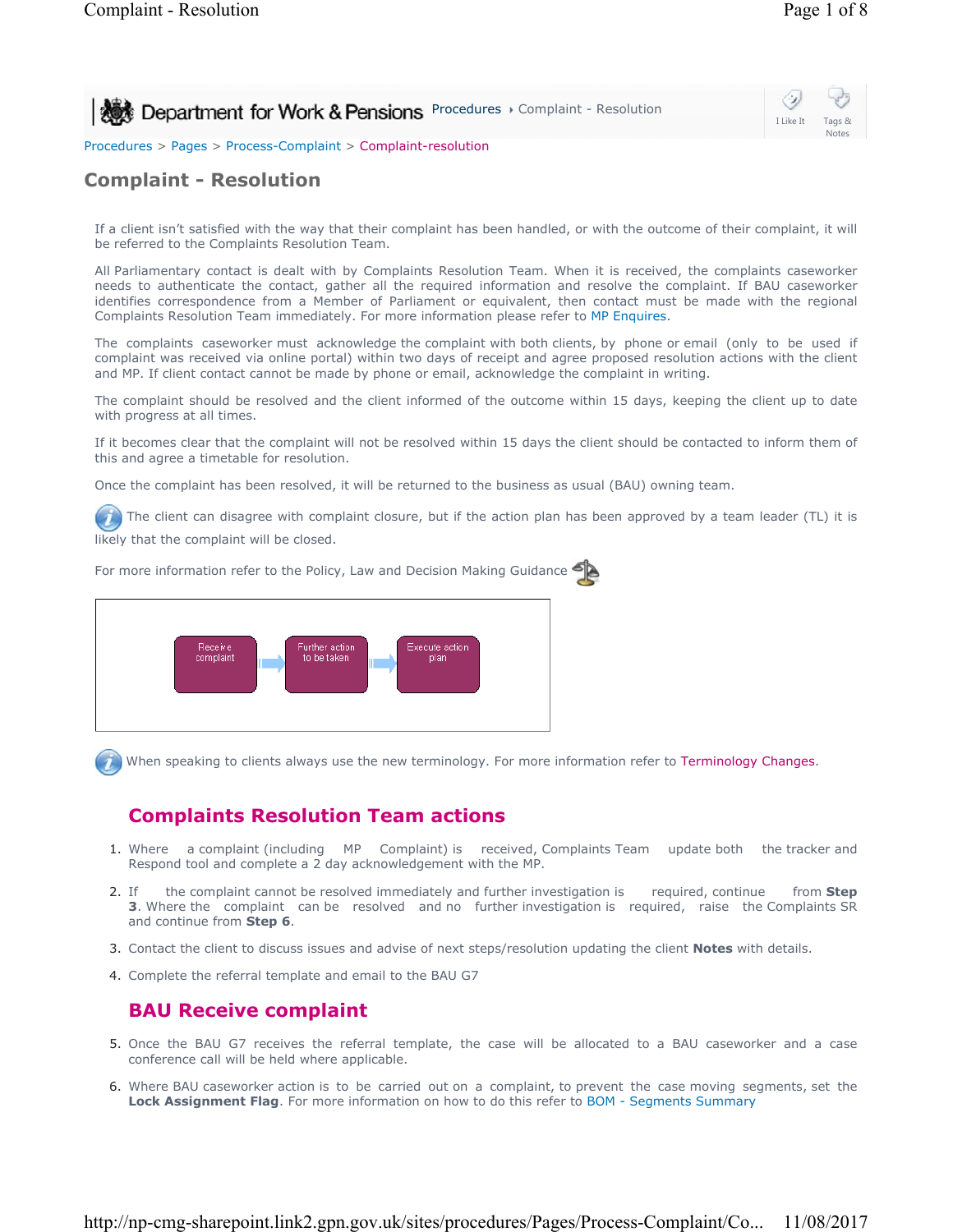- 7. If a service request (SR) has already been created and assigned to you, go to **Step 10**. If this has not been done, you will need to request the owning caseworker to create an SR with the following:
	- **Process = Escalated Enquiry**
	- **Area = Complaints**
	- **Sub Area = Resolution**
- 8. Within the **Complaints Resolution** SR link the SR to the case number and update the Stage to Acknowledge **Complaint**. Navigate to the **Related SR** tab and select **Add** to link the previous **Dissatisfaction** SR (regarding the same issue), once the list of SRs has been populated, highlight the previous **Dissatisfaction** SR and select **OK**. For further information on linking SRs, see the 2012 System Overview.
- 9. Navigate to the Escalated Enquiries tab in the More Info Applet. Complete the following field with details of the complaint:
	- Stage update to Acknowledge Issue this field should be updated with the various stages as the complaint progresses.
- 10. Update the first step of the activity plan.

Any inbound contact (letter or call) on non-case specific queries from Members of Parliament (MP) must be associated to the 3rd party account (the MP constituency). See section under 'Further action to be taken'.

- 11. If the issue has not been dealt with at Dissatisfaction within the last 6 months or does not involve an MP contact, then update the **Notes** in the Resolution SR, set the **Resolution Code** to **Rejected** and the SR **Status** to **Closed**. This will return the case to the business as usual (BAU) owning team. Navigate to the **Escalated Enquiries** tab in the **More Info** view. Complete the following fields with details of the complaint:
	- **Addressee** (who the complaint has been addressed to) Child Maintenance Group (CMG)/Minister/chief executive/treat official/business in general – if not addressed to any specific person, business in general should be used
	- Stage update to Acknowledge Complaint this field should be updated with the various stages as the complaint progresses.
	- Parliamentary Contact Involved select Yes or No from the drop down to advise if the client's parliamentary contact is involved in the dissatisfaction/complaint.

Where the call is from an MP you will need to authenticate the contact. For more information refer to MP Enquires.

■ 3rd Part Account - Update with the constituency of the MP involved in the complaint.

Certain critical performance targets cannot be accurately measured on 2012 system. Where a Parliamentary contact is involved in a complaint, each stage of the process must be recorded in the Respond database system. For further information refer to the following pages: Respond and Record and also Management Information - ICE/PHSO/Parliamentary Contact

■ **Complaint Details** - add notes in the **Notes** field detailing the reason for the complaint, and where an MP is involved record their name here.

 $\tilde{I}$ If referral to Complaints Resolution is made when the client is happy that their dissatisfaction is

resolved and all agreed actions are complete, but they want a small consolatory payment then "non complaint consolatory payment referral only" will be noted here by BAU.

- **Root Cause** this is the underlying reason for the complaint (System Error, Human Error etc)
- **Save** the information entered

Not all of these will be needed depending on the nature of the complaint and some will need to be completed later in the case as more information is gathered. Update the SR to **In Progress**.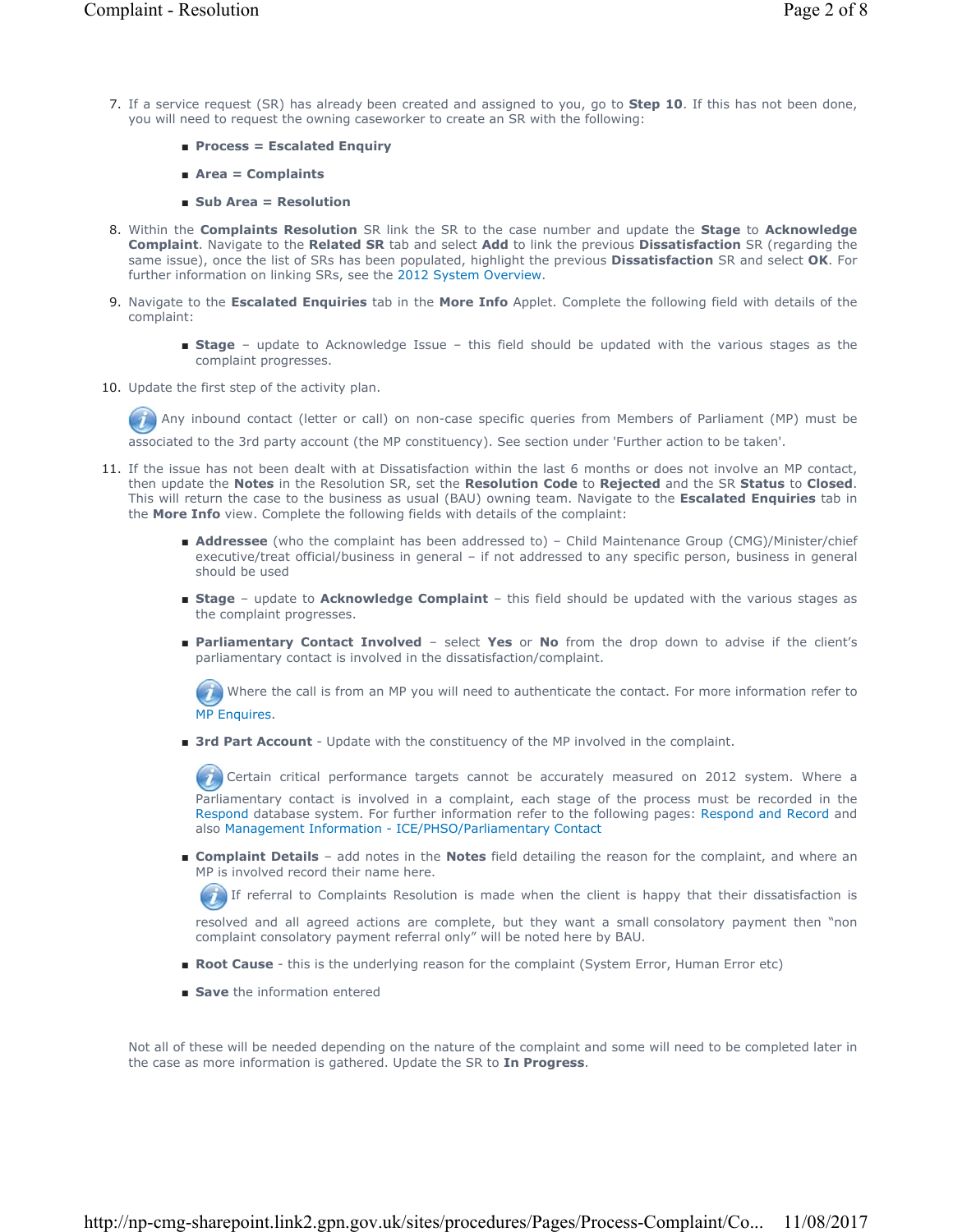### **Complaints Resolution Team Actions**

- 12. Check the complaint reason and check the notes for any decisions that have been made. Ensure that the Complaints Tracker is updated with all required information and an independent review of the client complaint is carried out.
- Call the client/MP to discuss the complaint, advise of next steps and agree a resolution plan. 13.

If the client/MP is enquiring about an issue deal with the enquiry and create an enquiry SR. In the **Resolution** SR update the **Notes**, update the **Resolution Code** to **No Action Taken** and set the SR **Status** to **Closed**. This will return the case to the business as usual (BAU) owning team. When phone contact is not successful issue **CMSL5703** and set a **Wait** status for 14 days. If no contact is received within 14 days and you do not have enough information to resolve the complaint, close the complaint by changing the SR **Status** to **Closed**.

 If the client agreed to close the enquiry over the phone, mark the **Letter (Outbound)** activity as **Not Required** and record in contact notes that the client was happy to close the complaint over the phone and no letter was required.

 $(i)$  Provide feedback to the operational team leader who made the complaint resolution referral if the case is enquiry only. This can be done via phone or email BAU G7 who made the complaint resolution referral if the case is enquiry only.

For a "non complaint consolatory payment referral only" all client contact should be made by phone. If client

contact by phone is unsuccessful issue letter CMEL9271.

- 14. Ensure that the referral template is updated and sent via email to the BAU G7
- 15. Decide if the complaint can be resolved. If a decision is made that no further action can be taken go to the section below. If there is further action that can be taken to resolve the complaint go to **Step 20**.

### **No further action to be taken**

Complaints should be closed when all required action has been completed within timescales. In exceptional

circumstances the complaint could be closed prior to all action being taken, for example;

- A schedule or DEO has been implemented and awaiting first payment
- Ownership of the case is handed over to Enforcement, Financial Investigation Unit, Appeals or Parentage
- A technical fault occurs the complaint can be closed if there is no impact on the client, e.g. the fault is a data fix
- Where the complaint is being closed and the client raises a new issue, this should be managed as a business as usual activity.

For a "non complaint consolatory payment referral only" all client contact should be made by phone. If client contact by phone is unsuccessful, issue letter CMEL9271.

- 16. When you have made a decision that no further action can be taken, call the client to advise them of the decision. If you speak to the client and they agree to close the complaint, go to **step 43**. If they don't go to **step 44**. If you can't make phone contact go to **step 17**.
- 17. When contact is unsuccessful by phone after attempting calls as many times as necessary, at all different times of the day and you are satisfied that to continue call attempts will delay progression of the case, issue **CMSL5703**  and create a 14 day wait activity.
- 18. After 14 days, if there has been no reply to the **CMSL5703**, update the referral template and send by email to the BAU G7.
- 19. Update the Resolution Code appropriately and change the SR Status to Closed. If the client responds to the letter within the 14 days, advise them of the decision, discuss the reasons and update the SR **Status** to **Closed**, recording the outcome reason.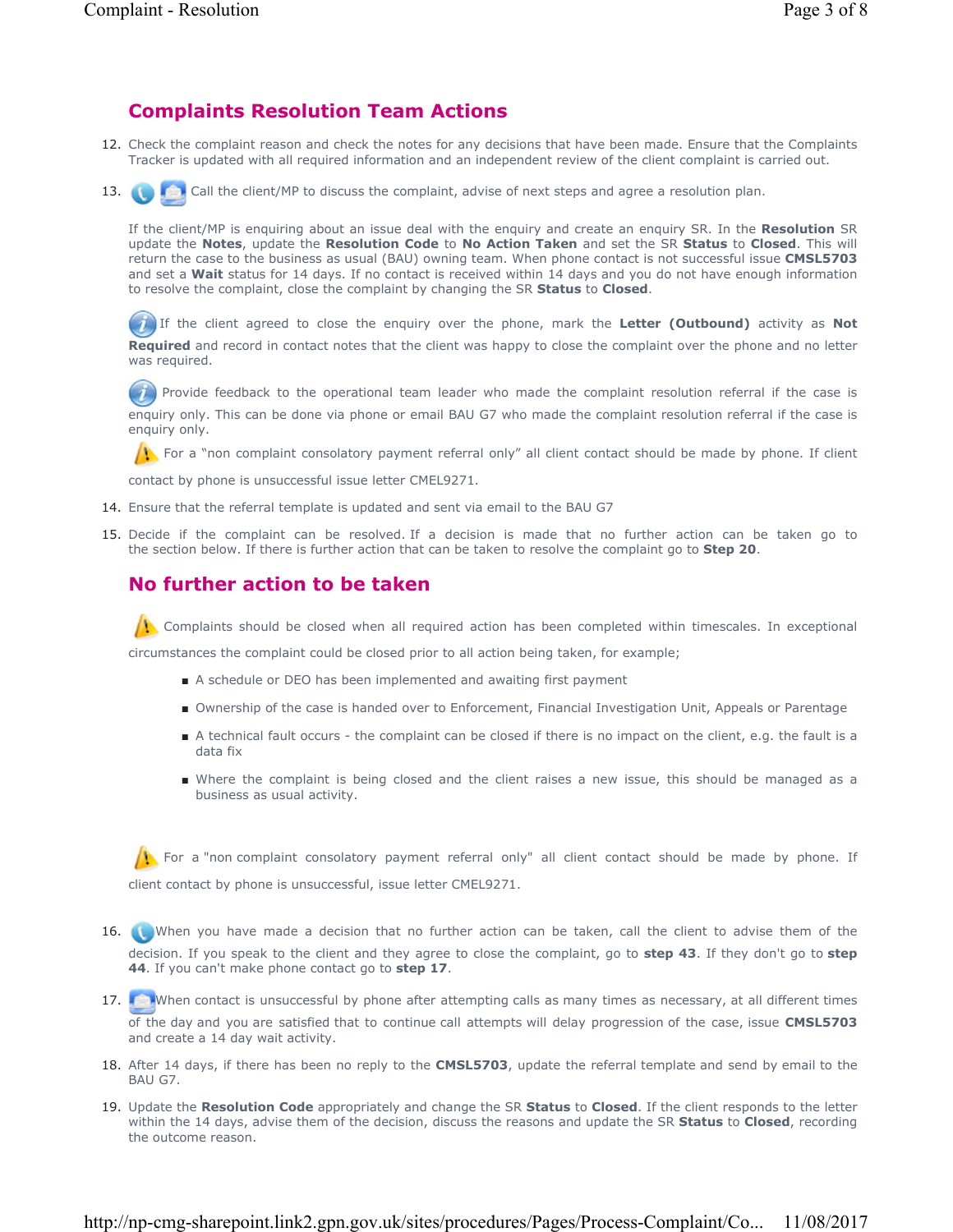For a "non complaint consolatory payment referral only" all client contact should be made by phone. If client contact by phone is unsuccessful issue letter CMEL9271.

### **Further action to be taken**

- Where further information is required, Complaints Resolution caseworker contact BAU to request that further 20. investigation and where applicable, hold case conference with BAU G7 to discuss client complaint.
- 21. BAU G7 to carry out a review and agree if client complaint has been resolved. Update the referral template with full details and send via email to the Complaints Team.
- 22. Change the **Status** of the SR to **In Progress**.

#### **Complaints Team action**

23. Once additional information has been received from BAU, create a **Resolution Plan** on the system by selecting the **Reasons** tab, if this is not visible, select the drop down option at the end of the tool bar to detail the tabs that are not displayed. In the **Reasons** tab, select **New** and add the reason/grounds for the complaint, with comments to fully document the complaint. In the **Resolutions** tab select **New** and enter the resolution action for the complaint. Selecting Reason will display a window to link the resolution to the reason. Select a due date for each action, you need to agree this date with the client and update the **Due Date** column in the **Resolutions Applet**. If TL approval is required, update the SR **Status** to **Pending approval** and the **Sub status to Pending Approval - TL**. Go to **Step 24**. If TL approval is not required go to **step 25**.

TL approval will be needed if the resolution plan includes a non-standard payment. For more information refer to Financial Redress for Maladministration – A Guide for Special Payment Officers.

#### **Team leader action**

24. Open inbox work item and self allocate the complaint SR. Open the SR and update the **Amount, TL Approved** and **Comments** fields in the **Resolution tab**. If the TL is not of a sufficient grade level to authorise the payment, identify the correct grade approval level from the following link: Special payments. The manager or director expected to authorise the payment may not have live access to the 2012 Child Maintenance Group System (CMG). TL must attach form **CMSF5551** to the original non standard payment SR with any other case details or documents. Use the local scanning solution to attach any other documents onto the SR, once this is complete, destroy all local hard copies. Email the approval form and documents to the relevant manager for consideration and a decision. Sending this within the GSI network is secure and acceptable. Once approval has been given, record the details and update the SR Sub status to **Approved** and allocate back to the caseworker.

#### **Caseworker action**

- 25. If the Action Plan is Rejected, use the notes provided by the team leader, ask for guidance as needed, return to **step 20** and create a new Action Plan. Submit for TL approval.
- 26. Set the SR **Sub Status** to **Draft Action Plan**. and the complaint **Stage** to **Draft Resolution Plan**.
- Once the Action Plan has been formed (and approved if financial redress is included) call the client to inform them and ask them if they agree to it. Each action needs a due date agreed with the client and updated in the **Due Date** column in the **Resolutions** Applet. Issue **CMSL5704** if you have not been able to contact the client by phone. 27.  $\Box$

For a "non complaint consolatory payment referral only" all client contact should be made by phone. If client

contact by phone is unsuccessful issue letter CMEL9271.

If the client agrees with the resolution plan update the **Client Approved** drop down to **Y** within the **Resolutions** 28. tab. Now the resolution plan is agreed go to **Step 38**. If the client does not agree with the plan go to **Step 34**.

## **General enquiry or case specific query from MP**

29. A general enquiry or case specific query from an MP is dealt with by the Parliamentary complaints resolution team who are responsible for issuing acknowledgements. For further information in dealing with general enquiries or case specific queries refer to MP enquiries.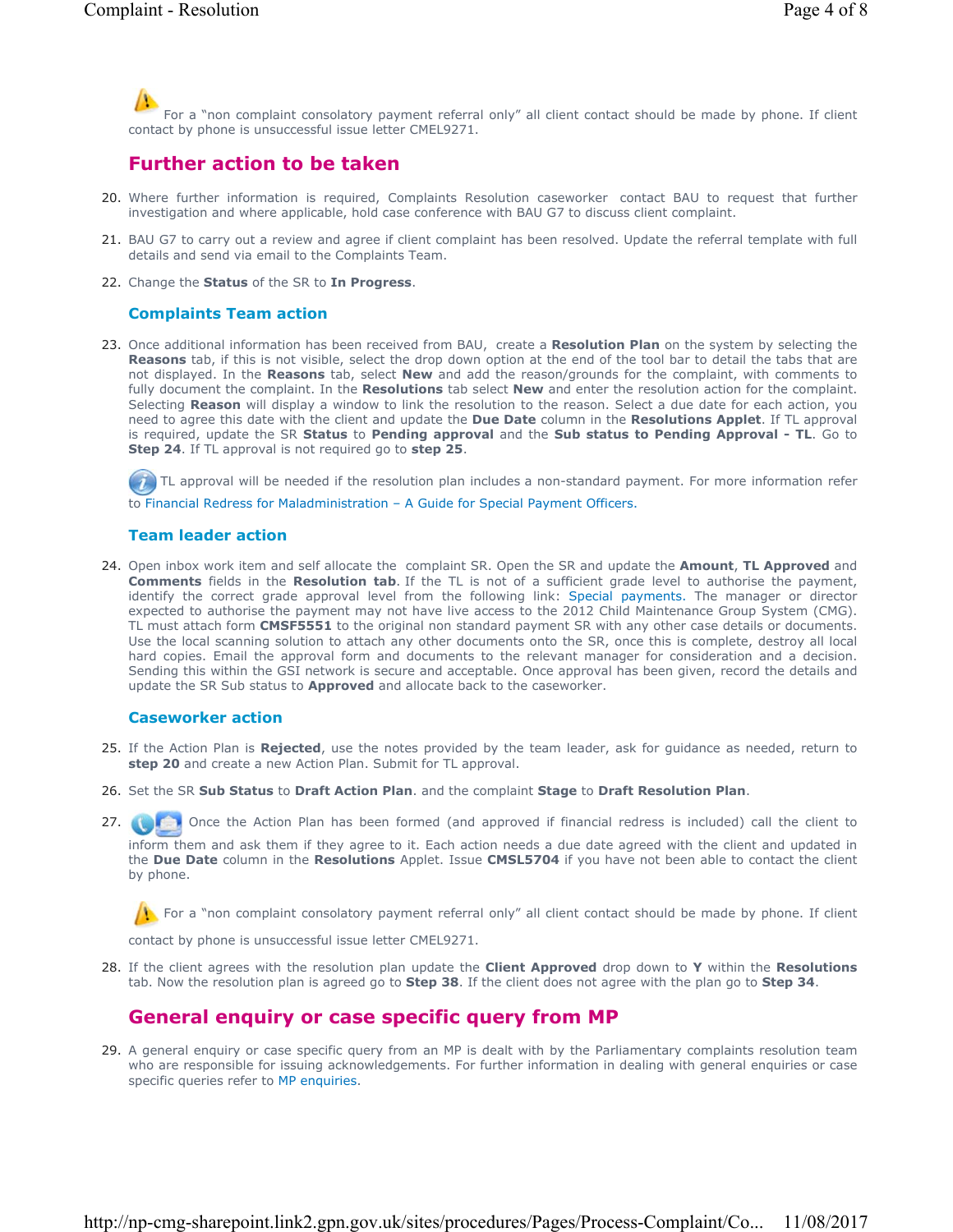## **Non-case specific query from MP**

- 30. Any inbound letter or call from an MP regarding a non-case specific query must be associated to the 3rd party account, this would be the constituency of the MP.
- 31. Create an SR as follows:
	- **Process = Escalated Enquiries**
	- **Area = Parliamentary Contact**
	- **Sub-area** = Select the one that applies:
		- **Enquiry**
		- **Ministerial Briefing**
		- **Parliamentary Question**
		- **Adjournment Date**

Don't set the SR status to **Pending Assignment**

- Select the **SR number** to navigate to the **More Info** view, select the **3rd Party Account MVG** button. Search for 32. the account based on the **Constituency** and search for the MP using the last name of the contact obtained from the 3rd party account. For further information refer to Third Party - Contact.
- Select **Add** and then **OK** to associate the SR and **Call Inbound** to the third party account, then set the SR **status** 33. to **In Progress** to generate the activity plan. For further information refer to MP enquiries.

# **Client disagrees with action plan**

#### 34.

For a "non complaint consolatory payment referral only" all client contact should be made by phone. If client contact by phone is unsuccessful issue letter CMEL9271.

#### **Team leader action**

Self allocate the SR. Open inbox work item and in the SR update the **Amount**, **TL Approved** and **Comments** in the 35. **Resolution** tab.

#### **Caseworker action**

If the action plan is approved update SR **Sub Status** to **Approved** and contact the client to advise that 36. the plan will not be revised and actioned. Issue **CMSL5706** and go to **Step 38**.

#### **Caseworker action**

**37.** If the Action Plan is rejected, review the plan, ask for guidance from the TL if needed and resubmit for approval. Call the client to advise a new plan has been made. Issue **CMSL5707** if not able to contact the client by phone. Go to **Step 20**.

#### **Execute action plan**

- 38. Update the SR **Sub Status** to **Undertake Actions Prescribed** and **Stage** to **Undertake Resolution Actions**.
- In the **Resolutions** view, update the **Resolution Actions**, select the most appropriate action from the drop down 39. list, adding **Comments** to the Resolution Plan where necessary.
- 40. Depending on the agreed resolutions you may need to create SRs for actions to be taken. In the Child SR tab use **Resolution Action** to create the SRs. Following the Activity Plan, progress each one to completion.

Resolution may include; financial redress, change of circumstances (CofC), changing the effective date etc. Each resolution will have its own Activity Plan to follow.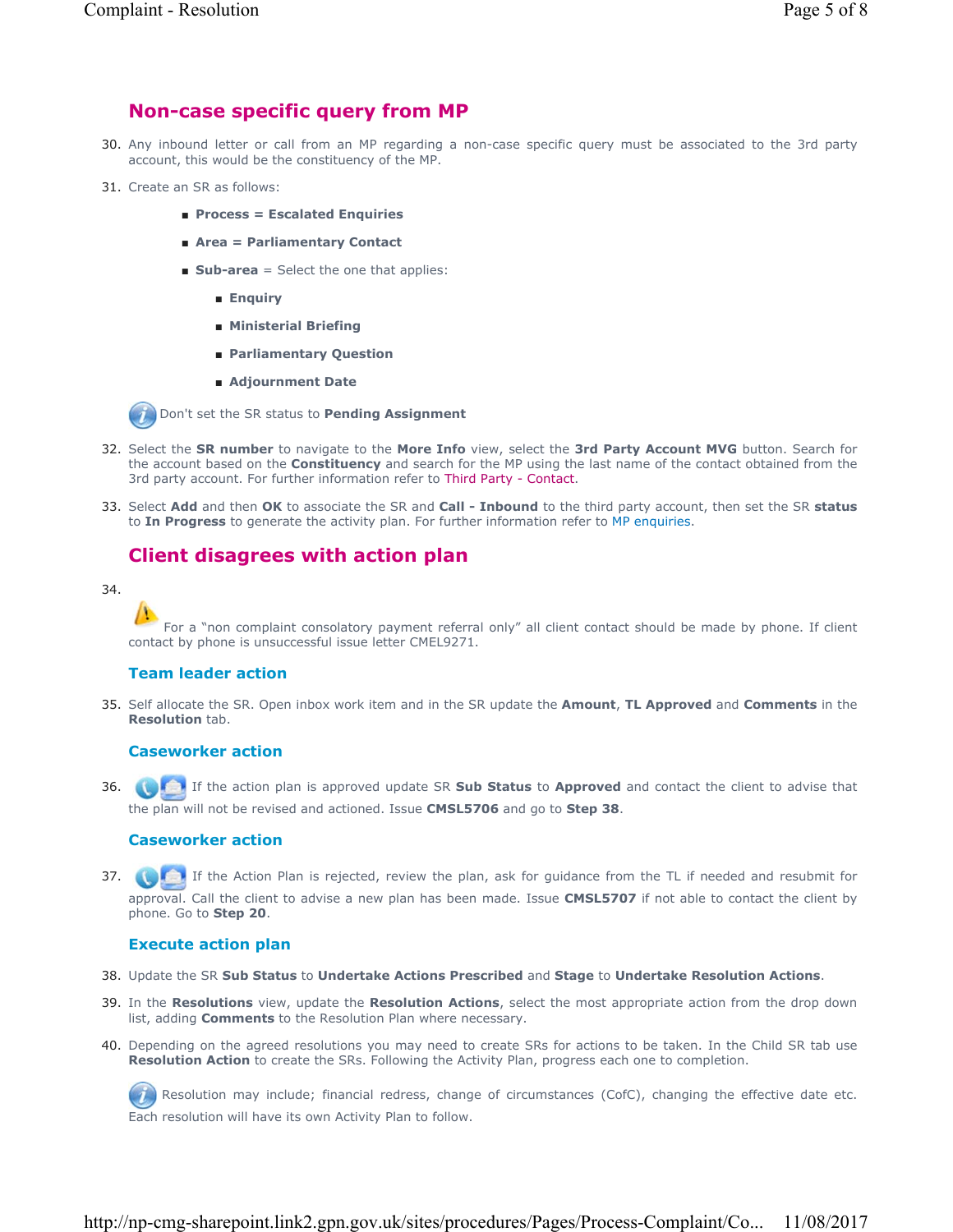- 41. Any approved payments need to be progressed. For more information refer to Payment Non Standard.
- Call the client and advise of action taken and request agreement that complaint can now be closed. If the client is happy to, discuss closing the complaint over the phone. If no successful phone contact has been made issue CMSL5708. Set SR **Sub Status** to **Wait** and check outcome in 14 calendar days. Go to **Step 43** or **44** depending on client outcome. 42.

 If a client is issued an outbound Complaint Closure letter it must be attached to the Complaint Resolution SR activity.

- When the client agrees to complaint closure, update the **Resolution Code** to **Actions Complete Client Ok**. If the client agreed to close the complaint over the phone, mark the **Letter (Outbound)** activity as **Not Required** and record in contact notes that the client was happy to close the complaint over the phone and no letter was required. Go to **step 46**. 43.  $\Box$
- When the client disagrees to complaint closure, update the **Resolution Code** to **Actions Complete Client**  44. **Not Ok**. Issue **CMSL5710** and **CMSB011** leaflet.
- Update SR **Status** to **Closed**, **Sub Status** to **Complete** and set the relevant **Resolution Code**. 45.

For a "non complaint consolatory payment referral only" all client contact should be made by phone. If client

contact by phone is unsuccessful issue letter CMEL9271.

46. Ensure Lock Assignment Flag is removed once all actions have been completed.

If the case does not move segment within 24 hours of the Lock Assignment Flag being removed, contact AAC for advice.

### **ICE - complaint due to failed gateway check**

47. If the complaint has been raised due to a failed ICE gateway, email the internal ICE team at 2012ICE.DIRECTCOMPLAINTS@DWP.GSI.GOV.UK to notify them when the complaint is closed (by phone or letter) and give the client's name, SCIN, case number and **Complaint Resolution SR** number.

CMSF5551 and CMSF5551 (NI) approval form issued to manager with relevant authorisation level

CMG to be CMED in NI

CMSL5703 Keeping you informed about your complaint

This letter is sent to a customer when their complaint has been escalated to the Complaints team who haven't been able to get in touch with the customer to get more information/discuss the complaint.

Complete the free text to explain the case has now been passed to the complaints team, and why.

All other information on this letter is automatically completed by the system.

Once completed review the letter to ensure the correct information is provided in the free text field.

#### CMSL5704 Keeping you informed about your complaint

Letter from the Complaints team to propose a resolution to a customer's complaint.

Under the sub heading 'Complaint reference' select one of the following:

- **TM\_12114E** -If we have spoken to them by phone, use paragraph 'We recently spoke with you'
- **TM\_12115\_E** -If we were unable to contact them by phone, use paragraph 'If unable to contact customer by phone'

Under the sub heading 'The action we will take to resolve your complaint' enter the complaint details in the 'customer's complaint' free text field and how many days it will take to resolve in the 'days to resolve' free text field.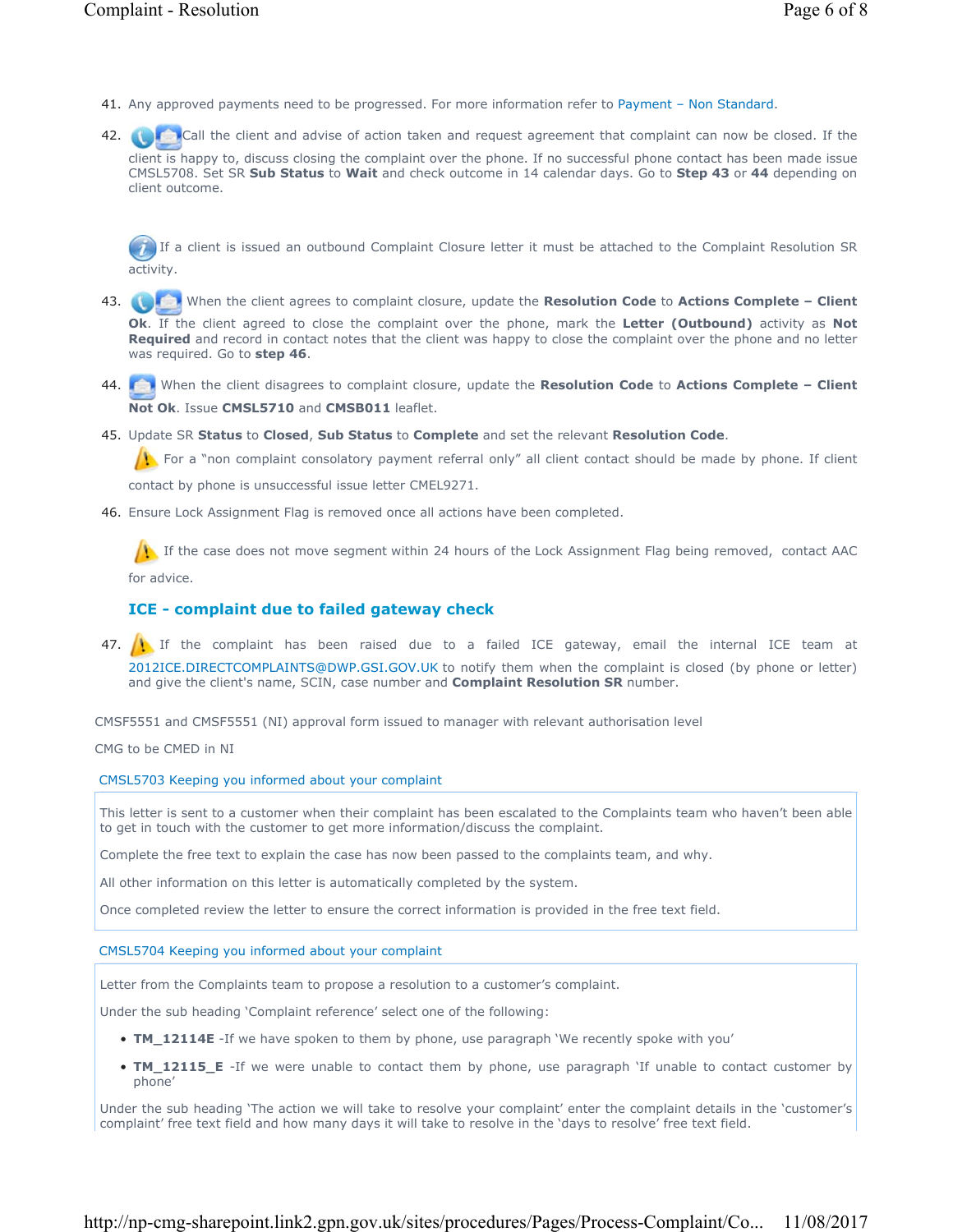Under the sub heading 'What happens next' select one of the following:

- **TM\_12120\_E** -If no further action is appropriate, use paragraph 'If no further action is appropriate'
- **TM\_12121\_E** -If we were unable to contact customer by phone, use paragraph 'If unable to contact customer by phone'

Under the sub heading 'What this means for you' enter a paraphrase of customer's complaint, appropriate apology, why the mistake occurred (if there was one) and any corrective action already taken in the 'customer's complaint' free text field.

#### CMSL5706 Keeping you informed about your complaint

This letter is sent from a senior member of the complaints team to a customer who has disagreed with the proposed resolution action plan and the team leader has agreed that the plan should not be changed.

Complete the free text to explain the customers complaint has been reviewed, and the decision has been made that there is no more we can do on this occasion

All other information on this letter is automatically completed by the system

Once completed review the letter to ensure the correct information is provided in the free text field.

#### CMSL5707 Keeping you informed about your complaint

This letter is sent from a senior member of the complaints team to a customer who has disagreed with the proposed resolution action plan and the team leader has agreed that the plan should be changed.

Complete the free text explaining why the mistake occurred, the appropriate apology and what action is now being taken to resolve the issue

All other fields in this letter are pre populated by the system. Once completed review the letter to ensure the correct information is provided.

#### CMSL5708 We've resolved your complaint

This letter is sent to a customer to confirm we've completed the resolution actions we promised to take and to close their complaint.

- If we have completed the action agreed, use the paragraph **TM\_04708\_E** -'Following our recent telephone call we are pleased to confirm we have completed the action we agreed to take to resolve your recent complaint'
- If there was no agreed action but the complaint has been actioned, use the paragraph **TM\_04709\_E** -'We are pleased to confirm that we have completed the action we agreed to take to resolve your recent complaint'
- If you have agreed with the client to close the complaint use paragraph **TM\_4710\_E** -'As agreed with you over the phone we have now closed your complaint.'
- If there was no agreed action but the complaint has been actioned, use the paragraph **TM\_04711\_E** -'We hope that this letter resolves matters to your satisfaction.'

All other fields in this letter are pre-populated by the system. Once completed review the letter to ensure the correct information is provided.

#### CMSL5710 We have reviewed your complaint

This letter is sent to a customer when the resolution team are closing their complaint, even though the customer has disagreed (over the phone) with the decision to do this.

Complete the free text to explain the reason their complaint has now been closed

All other fields in this letter are pre-populated by the system. Once completed review the letter to ensure the correct information is provided.

#### CMSL5842 Keeping you informed about your complaint